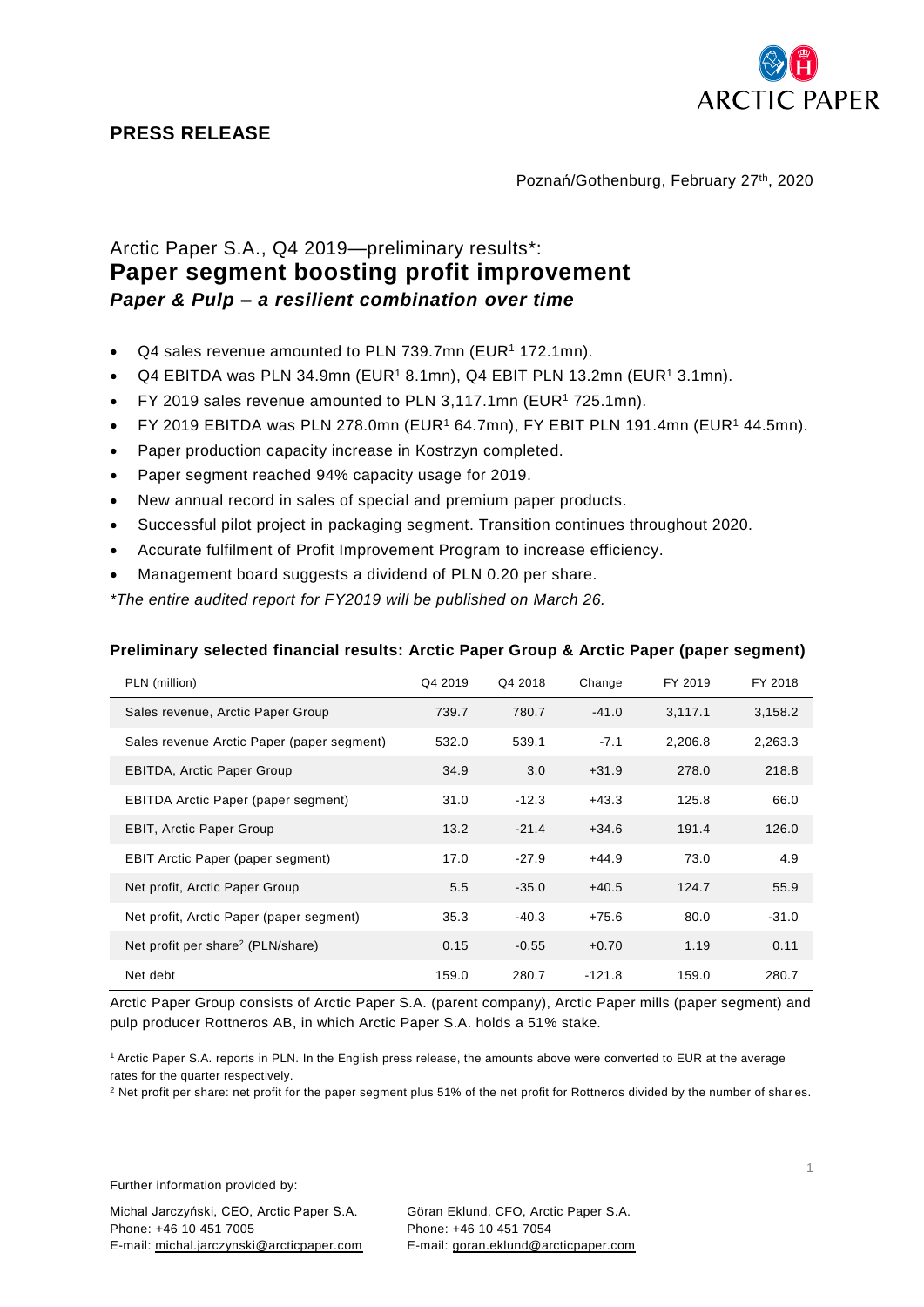*"The combination of distinct performance improvements for the paper segment, the launch of new premium paper and packaging products, and a stable pulp segment, raised profitability at consolidated level to one of the best annual results in the Group's history. As a result, we propose a dividend of 0,20 PLN per share."* 

*Michal Jarczyński, CEO of Arctic Paper S.A.*

Against market developments and seasonal trends, the year 2019 ended with a stronger fourth quarter, with sales totalling PLN 739.7mn (as compared to PLN 780.7mn in Q4 2018) and EBITDA of PLN 34.9mn (3.0mn). A more balanced market with lower raw material prices favoured the paper segment. For the full year, the Group achieved sales of PLN 3,117.1mn (3,158.2mn) with EBITDA of PLN 278.0mn (218.8mn), a strong cash flow of PLN 342.3mn (148.6mn) and a Group Net Debt/EBITDA below 0.6. This shows the benefits of combining paper and pulp: two segments with different cycles—both based on renewable resources—which together provide stable, resilient development.

Our Profit Improvement Program for the paper segment 2019–2020 is being implemented according to plan. Together with lower raw material costs, this contributed to increasing the profit for the paper segment during Q4 to PLN 35.3mn (-40.3mn) on a turnover of PLN 532.0mn (539.1mn). For 2019, the paper segment generated an EBIT margin of 3.3%, and in Q4 the margin was 3.2%. The work to increase efficiency and strengthen the margin has continued with great determination, and during the period we started lean projects, a method that has been successfully used in Grycksbo, also for the mills in Kostrzyn and Munkedal.

Despite weak paper and packaging markets, capacity utilization remained high at 96% during the fourth quarter and paper production was 151,000 tonnes (150,000). Sales amounted to 150,000 tonnes (145,000), with speciality and premium paper sales reaching a new record level of 23.5% percent (22%) in volume and 29% (27%) in value at year-end thanks to our strong brands and recently launched products.

The successful pilot of kraft paper for the packaging market in 2019 resulted in a new portfolio, Munken Kraft. The modernization of PM1 Kostrzyn and innovation grant from the Polish NCBiR are helping accelerate the change to new products for the packaging market. This transition is also supported by the ongoing global shift from plastic to paper in the market. Here Arctic Paper is well positioned, with a long tradition in sustainability.

For the Group company Rottneros—the pulp segment—Q4 was characterized by a weak market situation, which together with the normal maintenance shutdown in Vallvik resulted in a negative EBIT. Q4 sales amounted to SEK 547mn (580mn) and EBITDA SEK -5mn (39mn). For the full year 2019, pulp segment sales amounted to SEK 2,376mn (2,260mn) with an EBIT of SEK 268mn (295mn), while production reached a new annual record of 406,000 tonnes (401,200).

The combination of distinct performance improvements for the paper segment, the launch of new premium paper and packaging products, and a stable pulp segment, raised profitability at the consolidated level to one of the best annual results in the Group's history. As a result, we propose a dividend of PLN 0.20 per share. This does not mean that we are at ease—on the contrary. The improvement work will continue at the same pace during 2020.

Michal Jarczyński, CEO of Arctic Paper S.A.

**Arctic Paper S.A.** is one of the leading producers of high-quality graphical fine paper in Europe and consists of three paper mills and four eco-friendly strong brands: Amber, Arctic, Munken and G. Most of the products are sold through the company's sales organization in Europe. The Group is the main owner of the listed Swedish pulp producer Rottneros AB. Arctic Paper S.A. is listed on the Warsaw Stock Exchange and NASDAQ in Stockholm. For more information, visit arcticpaper.com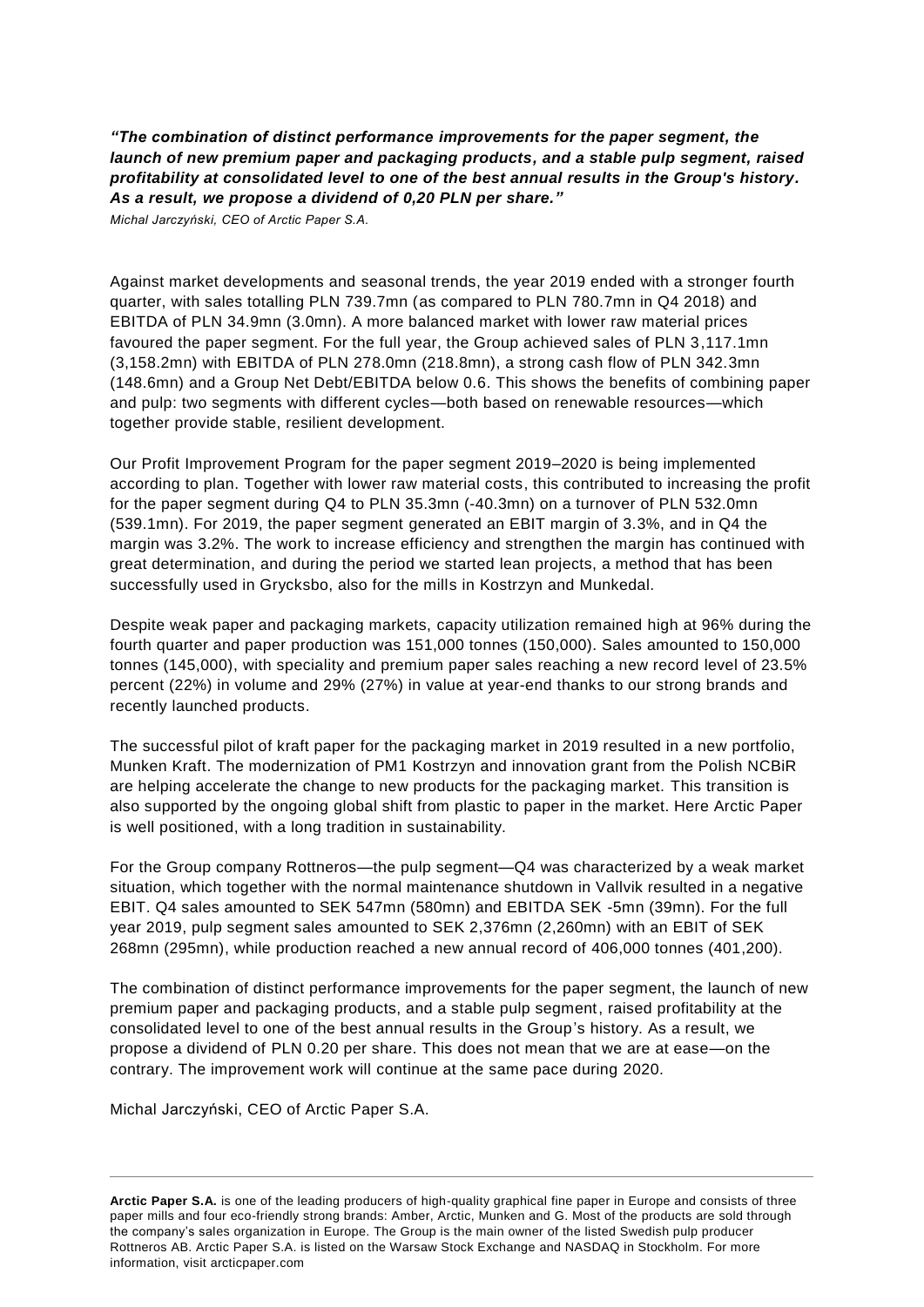## **Table 1: Preliminary selected consolidated profit and loss account items**

| <b>PLN '000</b>                | 4Q<br>2019 | 3Q<br>2019 | 4Q<br>2018 | <b>FY</b><br>2019 | <b>FY</b><br>2018 |
|--------------------------------|------------|------------|------------|-------------------|-------------------|
|                                |            |            |            |                   |                   |
| Sales revenues                 | 739,666    | 794,363    | 780,701    | 3,117,118         | 3,158,210         |
| of which:                      |            |            |            |                   |                   |
| Sales of paper                 | 532,036    | 563,801    | 539,094    | 2,206,815         | 2,263,284         |
| Sales of pulp                  | 207,630    | 230,562    | 229,543    | 910,304           | 894,926           |
| Profit on sales                | 128,476    | 156,085    | 96,655     | 585,506           | 548,635           |
| % of sales revenues            | 17.37      | 19.65      | 12.38      | 18.78             | 17.37             |
| Selling and distribution costs | (87, 238)  | (81, 487)  | (93,058)   | (336, 862)        | (347, 045)        |
| Administrative expenses        | (22, 152)  | (24, 520)  | (27, 695)  | (88, 527)         | (91, 042)         |
| Other operating income         | 7,065      | 9,048      | 14,327     | 78,111            | 49,543            |
| Other operating expenses       | (12,982)   | (8,524)    | (14, 423)  | (46, 806)         | (34, 102)         |
| <b>EBIT</b>                    | 13,168     | 50,602     | (21, 412)  | 191,422           | 125,988           |
| % of sales revenues            | 1.78       | 6.37       | (2.74)     | 6.14              | 3.99              |
| <b>EBITDA</b>                  | 34,909     | 71,512     | 3,006      | 278,031           | 218,777           |
| % of sales revenues            | 4.72       | 9.00       | 0.38       | 8.92              | 6.93              |
| Financial income               | (172)      | 377        | 589        | 1,149             | 1,823             |
| <b>Financial expenses</b>      | (7, 873)   | (8, 587)   | (9,672)    | (34, 640)         | (38, 658)         |
| Gross profit/(loss)            | 5,124      | 42,392     | (33, 278)  | 157,931           | 89,154            |
| Income tax                     | 407        | (7, 830)   | (2,020)    | (33, 250)         | (33, 265)         |
| Net profit/(loss)              | 5,531      | 34,562     | (34, 969)  | 124,681           | 55,889            |
| % of sales revenues            | 0.75       | 4.35       | (4.48)     | 4.00              | 1.77              |

**Arctic Paper S.A.** is one of the leading producers of high-quality graphical fine paper in Europe and consists of three paper mills and four eco-friendly strong brands: Amber, Arctic, Munken and G. Most of the products are sold through the company's sales organization in Europe. The Group is the main owner of the listed Swedish pulp producer Rottneros AB. Arctic Paper S.A. is listed on the Warsaw Stock Exchange and NASDAQ in Stockholm. For more information, visit arcticpaper.com